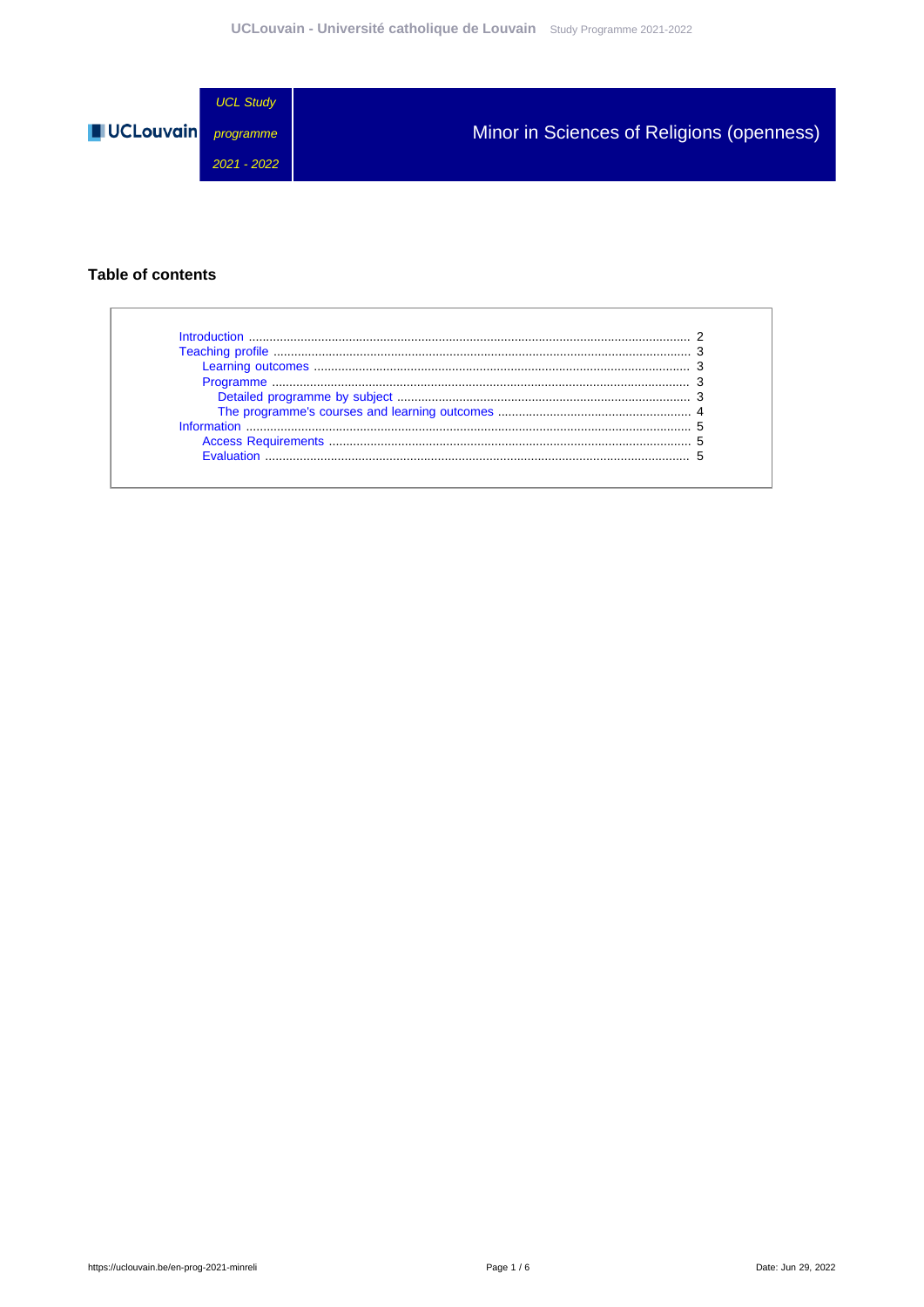# <span id="page-1-0"></span>**MINRELI - Introduction**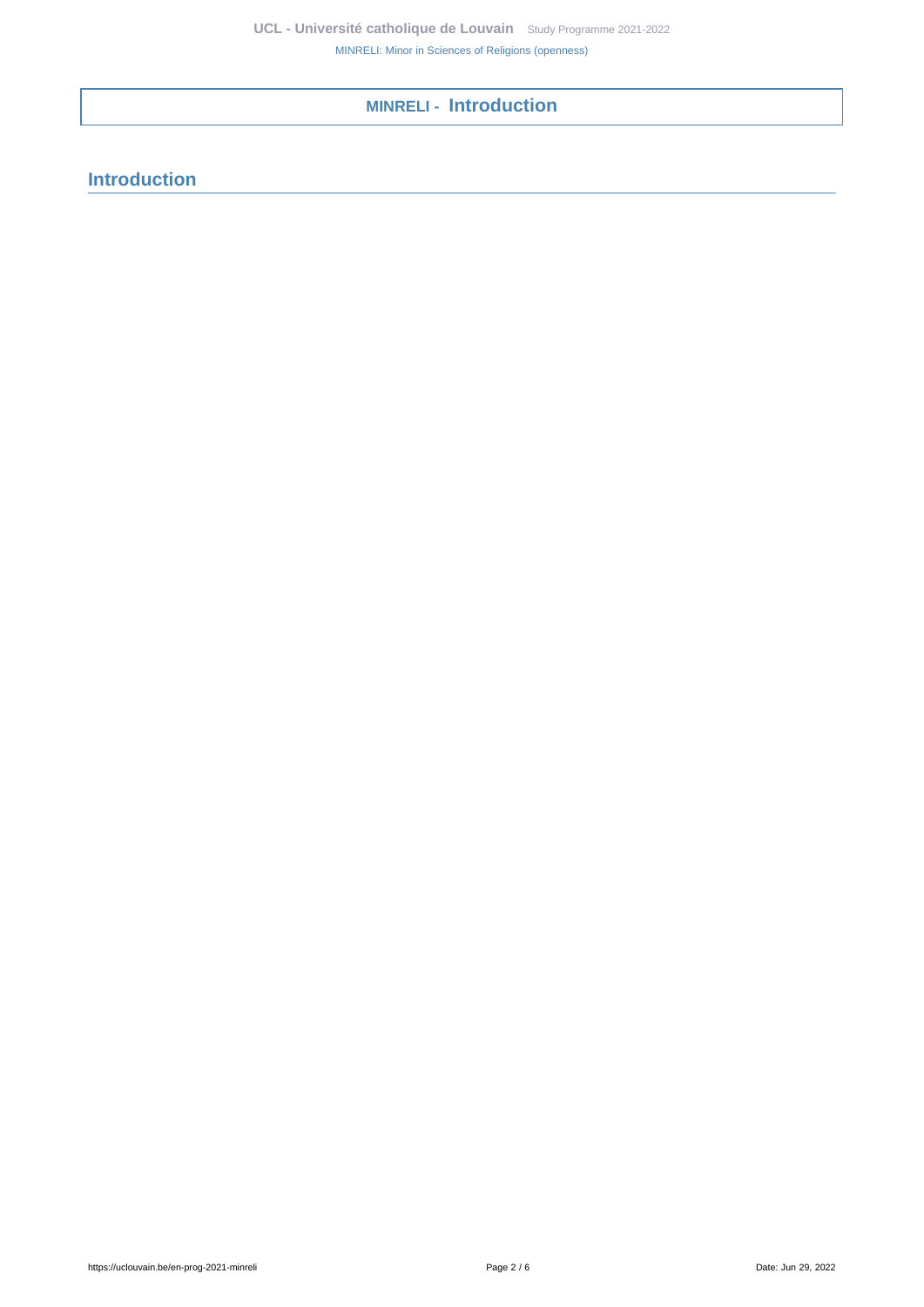## **MINRELI - Teaching profile**

## <span id="page-2-1"></span><span id="page-2-0"></span>**Learning outcomes**

Cette mineure vous offre une initiation à quatre traditions religieuses (Christianisme, Islam, Judaïsme, religions orientales – Bouddhisme et Hindouisme) ainsi qu'à la réflexion globale sur le phénomène religieux.

Au terme de celle-ci, vous pourrez :

- Analyser selon une approche interdisciplinaire, réflexive et critique une thématique religieuse dans toute sa complexité.
- Agir en acteur respectueux socialement responsable faisant preuve d'un « esprit de recul » ancré dans une approche soucieuse des croyances et convictions religieuses multiples au sein d'une société démocratique.

## <span id="page-2-2"></span>**Programme**

#### <span id="page-2-3"></span>**DETAILED PROGRAMME BY SUBJECT**

- **O** Mandatory
- **<sup>83</sup> Optional**
- $\triangle$  Not offered in 2021-2022
- Not offered in 2021-2022 but offered the following year
- $\oplus$  Offered in 2021-2022 but not the following year
- $\Delta \oplus$  Not offered in 2021-2022 or the following year
- **Activity with requisites** 
	- Teaching language (FR, EN, ES, NL, DE, ...)

Click on the course title to see detailed informations (objectives, methods, evaluation...)

30 crédits

Year 2 3

#### **Content:**

# **Human Sciences and Religions (10 credits)**

10 crédits à choisir parmi :

| <b>&amp; LRELI1264</b>  | <b>Religions and Media</b>         | <b>Walter Lesch</b>      | [q2] [30h] [5 Credits] $\odot$                         | <b>XX</b>        |
|-------------------------|------------------------------------|--------------------------|--------------------------------------------------------|------------------|
| <b>&amp; LRELI1368</b>  | <b>Art and Religion</b>            | <b>Ralph Dekoninck</b>   | [q2] [30h] [5 Credits] $\odot$                         | $x \, x$         |
| <b>&amp;3 LRELI1351</b> | <b>Bioethics</b>                   | Dominique Jacquemin      | [q2] [30h] [5 Credits] $\oplus$                        | $x \times$       |
| <b>&amp; LRELI1352</b>  | <b>Ethics - Society - Religion</b> | <b>Walter Lesch</b>      | [q1] [30h] [5 Credits] $\odot$                         | $x \times$       |
| <b>&amp; LPOLS1329</b>  | Sociology of Religion              | <b>Brigitte Maréchal</b> | $\lceil q_1 \rceil \lceil 30h \rceil \lceil 5 \right]$ | $x \overline{x}$ |
| <b>23 LPSP1338</b>      | <b>Psychology of religion</b>      | <b>Vassilis Saroglou</b> | $[q1]$ [22.5h] [5 Credits]                             | $x \times$       |
| <b>&amp;3 LRELI1332</b> | Croyance, foi et religion          | <b>Olivier Riaudel</b>   | [q1] [30h] [5 Credits] $\odot$                         | $x \mid x$       |

#### **Histoire du christianisme (5 credits)**

#### 5 crédits à choisir parmi :

| <b>&amp; LRELI1170</b> | <b>Introduction to Christian History</b>                | Jean-Marie Auwers<br><b>Nicolas Ruffini-</b><br>Ronzani (compensates<br>Jean-Pascal Gay) | [q1] [30h] [5 Credits]                 | $X$ $X$ |
|------------------------|---------------------------------------------------------|------------------------------------------------------------------------------------------|----------------------------------------|---------|
| <b>83 LRELI1251</b>    | <b>History of Christianity: Antiquity</b>               | <b>Jean-Marie Auwers</b>                                                                 | [q2] [30h] [5 Credits] $\oplus$        | $X$ $X$ |
| <b>&amp; LRELI1253</b> | <b>History of Christianity: Middle Ages</b>             | <b>Paul Bertrand</b>                                                                     | [q2] [30h] [5 Credits] $\Delta \oplus$ | $X$ $X$ |
| <b>&amp; LRELI1252</b> | <b>History of Christianity: Modern Times</b>            | <b>Jean-Pascal Gay</b>                                                                   | [q1] [30h] [5 Credits] $\odot$         | $X$ $X$ |
| <b>&amp; LRELI1321</b> | <b>History of Christianity: the Contemporary Period</b> | <b>Jean-Pascal Gay</b>                                                                   | [q2] [30h] [5 Credits] $\oplus$        | $X$ $X$ |

 **Religions (15 credits)** 15 crédits à choisir parmi :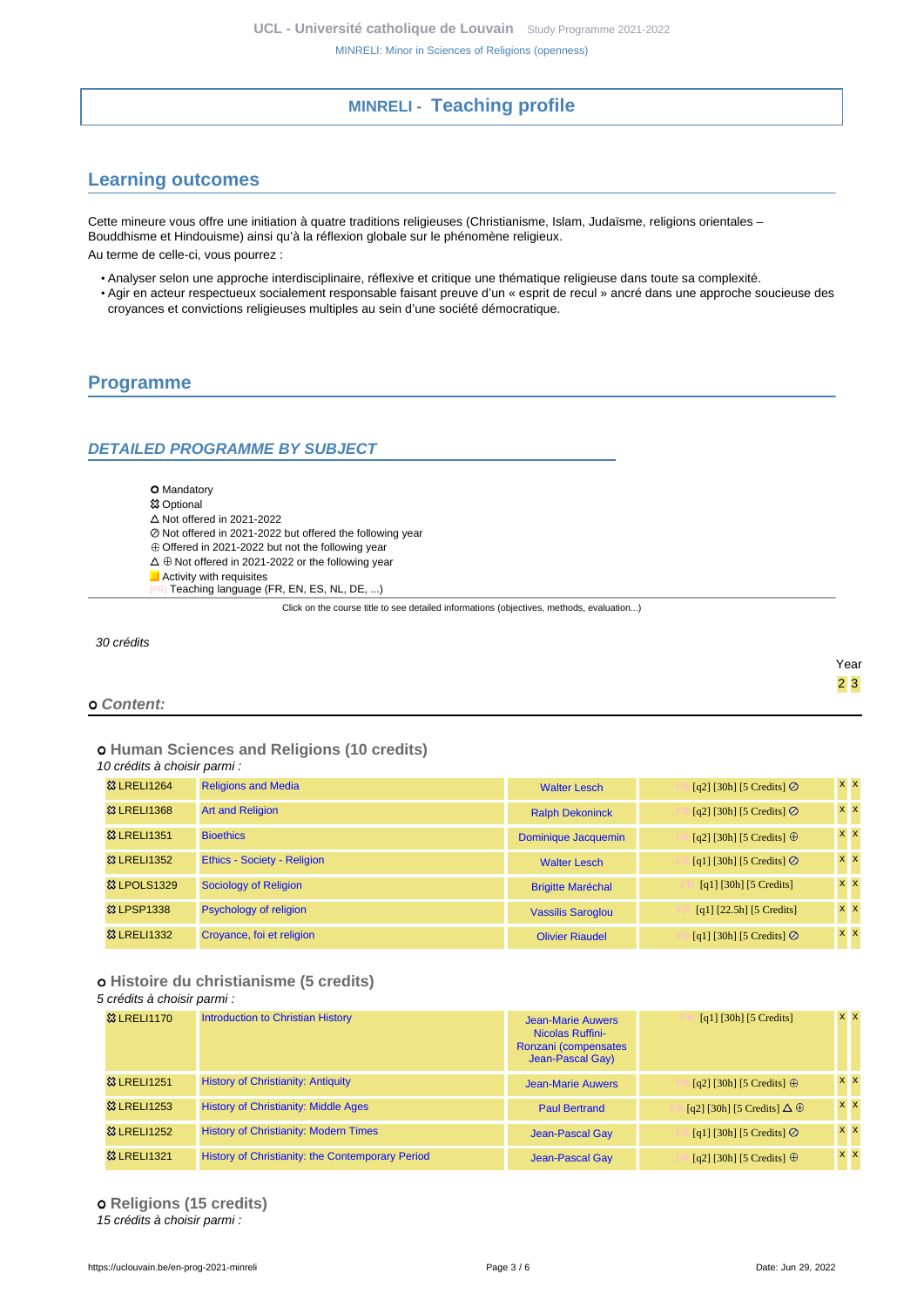**UCL - Université catholique de Louvain** [Study Programme 2021-2022](https://uclouvain.be/en/study-programme) [MINRELI: Minor in Sciences of Religions \(openness\)](https://uclouvain.be/en-prog-2021-minreli.html)

|                        |                                                 |                                            |                                       | Year           |  |
|------------------------|-------------------------------------------------|--------------------------------------------|---------------------------------------|----------------|--|
|                        |                                                 |                                            |                                       | 23             |  |
| <b>23   RFI 11320</b>  | Introduction to the History of Religions        | <b>Philippe Cornu</b>                      | $[q2]$ [30h] [5 Credits]              | $x \mid x$     |  |
| <b>&amp; LRELI1310</b> | <b>Judaism</b>                                  | <b>David Lemler</b>                        | [q1] [30h] [5 Credits]                | $x \, x$       |  |
| <b>&amp; LRELI1110</b> | Introduction to the Bible: Old Testament        | <b>Matthieu Richelle</b>                   | $[q1]$ [30h] [5 Credits]              | $x \times$     |  |
| <b>8 LRELI1120</b>     | Introduction to the Bible: New testament        | <b>Geert Van Oyen</b>                      | $[q2]$ [30h] [5 Credits]              | $x \times$     |  |
| <b>&amp; LGLOR1531</b> | History and Society of Islam and the Arab World | <b>Godefroid De Callatay</b>               | [q1] [30h] [5 Credits] $\oslash$      | $x \times$     |  |
| <b>&amp; LRELI1347</b> | <b>Hinduism</b>                                 | <b>Philippe Cornu</b>                      | [q2] [30h] [5 Credits] $\oplus$       | $x \mid x$     |  |
| <b>&amp; LRELI1348</b> | <b>Buddhism</b>                                 | <b>Philippe Cornu</b>                      | [q2] [30h] [5 Credits] $\oslash$      | $x \times$     |  |
| <b>&amp; LRELI1130</b> | Introduction à la foi chrétienne                | Paulo Jorge Dos<br><b>Santos Rodrigues</b> | $\lceil q_1 \rceil$ [30h] [5 Credits] | $x \times$     |  |
| 83 LRELI1397           | Histoire de la spiritualité chrétienne          | <b>Benoît Lobet</b>                        | [q2] [30h] [5 Credits] $\oplus$       | $x \mathbf{X}$ |  |
| <b>&amp; LRELI1398</b> | Spiritualité chrétienne : auteurs contemporains | <b>Benoît Lobet</b>                        | [q2] [30h] [5 Credits] $\oslash$      | $x \times$     |  |
| <b>&amp; LRELI1380</b> | <b>Questions of Canon Law</b>                   | Louis-Léon Christians                      | $[q1]$ [30h] [5 Credits]              | $x \mid x$     |  |
| <b>83 LRELI1278</b>    | God and atheism                                 | <b>Benoît Bourgine</b>                     | [q2] [30h] [5 Credits] $\oslash$      | $x \mid x$     |  |

#### <span id="page-3-0"></span>**THE PROGRAMME'S COURSES AND LEARNING OUTCOMES**

For each UCLouvain training programme, a [reference framework of learning outcomes](https://uclouvain.be/en-prog-2021-minreli-competences_et_acquis.html) specifies the the skills expected of every graduate on completion of the programme. Course unit descriptions specify targeted learning outcomes, as well as the unit's contribution to reference framework of learning outcomes.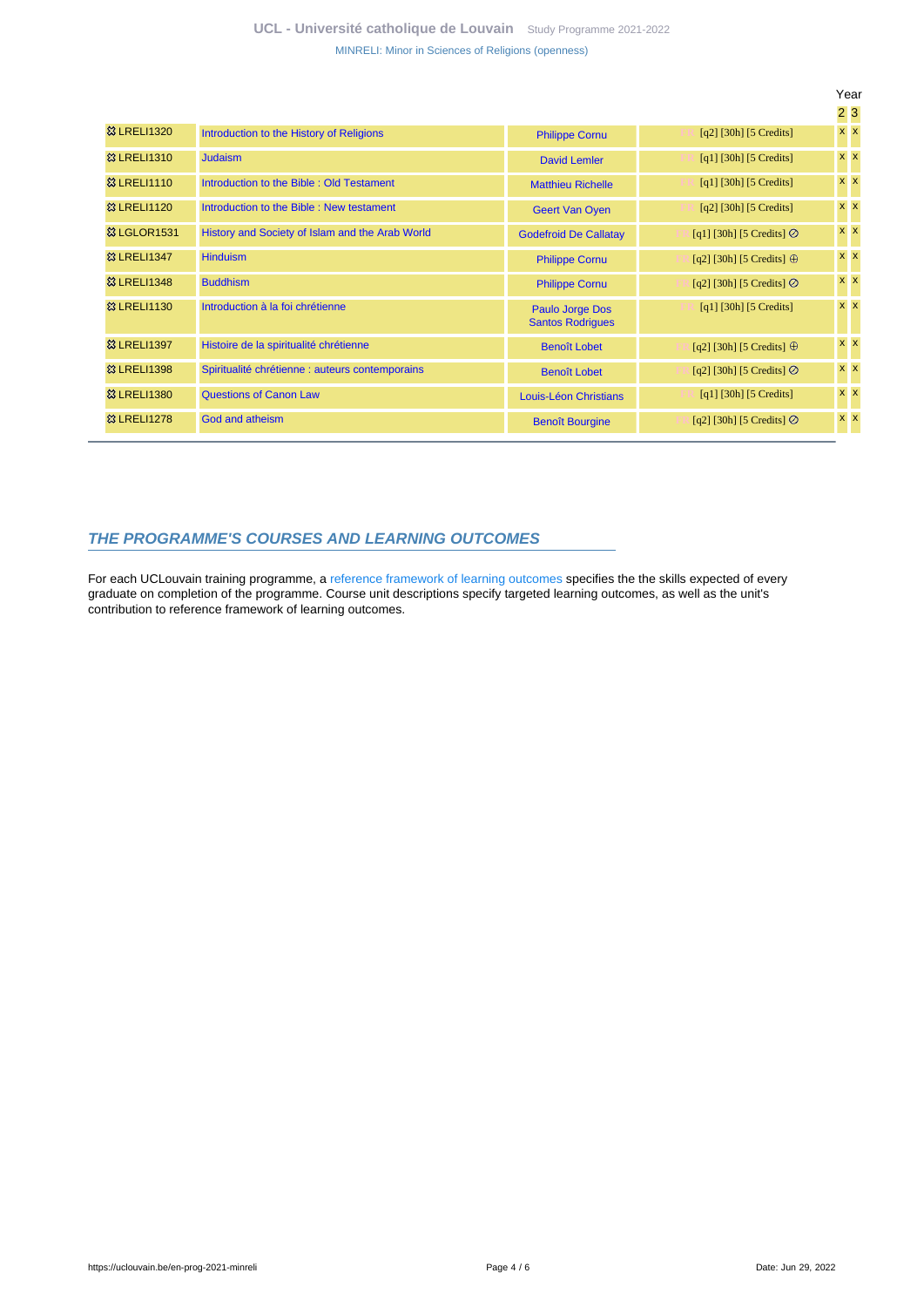**MINRELI - Information**

## <span id="page-4-1"></span><span id="page-4-0"></span>**Access Requirements**

### <span id="page-4-2"></span>**Evaluation**

**The evaluation methods comply with the [regulations concerning studies and exams](https://uclouvain.be/fr/decouvrir/rgee.html). More detailed explanation of the modalities specific to each learning unit are available on their description sheets under the heading "Learning outcomes evaluation method".**